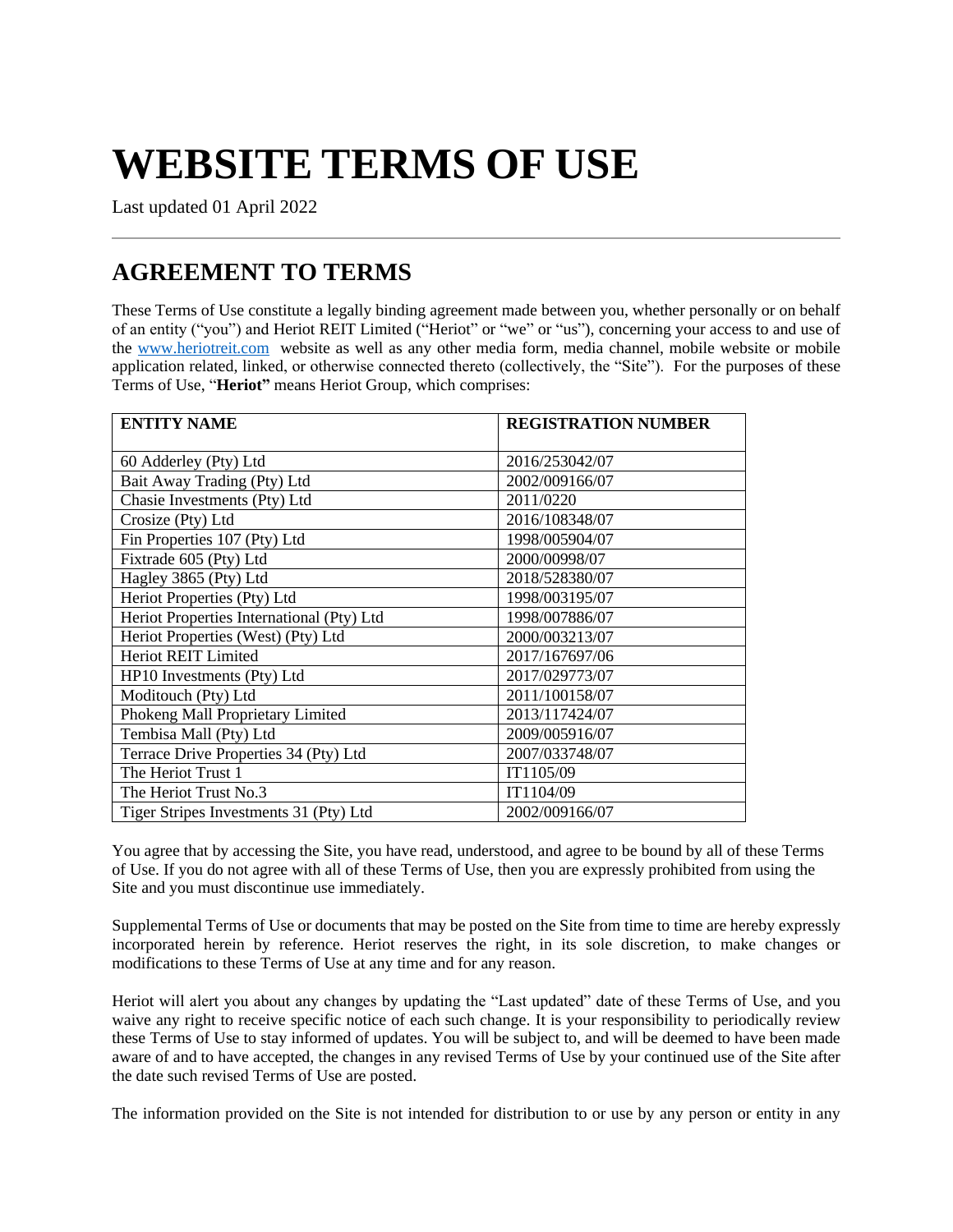jurisdiction or country where such distribution or use would be contrary to law or regulation or which would subject Heriot to any registration requirement within such jurisdiction or country. Accordingly, those persons who choose to access the Site from other locations do so on their own initiative and are solely responsible for compliance with local laws, if and to the extent local laws are applicable.

## **1. User Eligibility**

The Site is provided by Heriot and is available only to persons who have reached the age of legal majority and are competent to enter into a legally binding agreements under the applicable law. If You do not qualify, You are not permitted to use the Site.

## **2. Scope Of Terms of Use**

These Terms of Use govern Your use of the Site and all applications, software and services (collectively known as "**Services**") available via Site, except to the extent that such Services are the subject of a separate agreement. Specific terms or agreements may apply to the use of certain Services and other items provided to You via the Site ("**Service Agreement**(**s**)"). Any such Service Agreements will accompany the applicable Services or are listed in association therewith or via a hyperlink associated therewith.

## **3. Intellectual Property Rights**

- 3.1 Unless otherwise indicated, the Site is Heriot's proprietary property and all source code, databases, functionality, software, website designs, audio, video, text, photographs, and graphics on the Site (collectively, the **"Content**") and the trademarks, service marks, and logos contained therein (the "**Marks**") are owned or controlled by Heriot or licensed to Heriot, and are protected by copyright and trademark laws and various other intellectual property rights and unfair competition laws of the Republic of South Africa, foreign jurisdictions, and international conventions.
- 3.2 The Content and the Marks are provided on the Site "AS IS" for your information and personal use only. Except as expressly provided in these Terms of Use, no part of the Site and no Content or Marks may be copied, reproduced, aggregated, republished, uploaded, posted, publicly displayed, encoded, translated, transmitted, distributed, sold, licensed, or otherwise exploited for any commercial purpose whatsoever, without our express prior written permission.
- 3.3 Provided that you are eligible to use the Site, you are granted a limited license to access and use the Site and to download or print a copy of any portion of the Content to which you have properly gained access solely for your personal, non-commercial use. We reserve all rights not expressly granted to you in and to the Site, the Content and the Marks.

## **4. User Representations**

By using the Site, you represent and warrant that: (i) all registration information you submit will be true, accurate, current, and complete; (ii) you will maintain the accuracy of such information and promptly update such registration information as necessary; (iii) you have the legal capacity and you agree to comply with these Terms of Use; (iv) you will not access the Site through automated or non-human means, whether through a bot, script, or otherwise; (v) you will not use the Site for any illegal or unauthorized purpose; (vi) your use of the Site will not violate any applicable law or regulation. If you provide any information that is untrue, inaccurate, not current, or incomplete, we have the right to suspend or terminate your account and refuse any and all current or future use of the Site (or any portion thereof).

## **5. User Registration**

You may be required to register with the Site. You agree to keep your password confidential and will be responsible for all use of your account and password. We reserve the right to remove, reclaim, or change a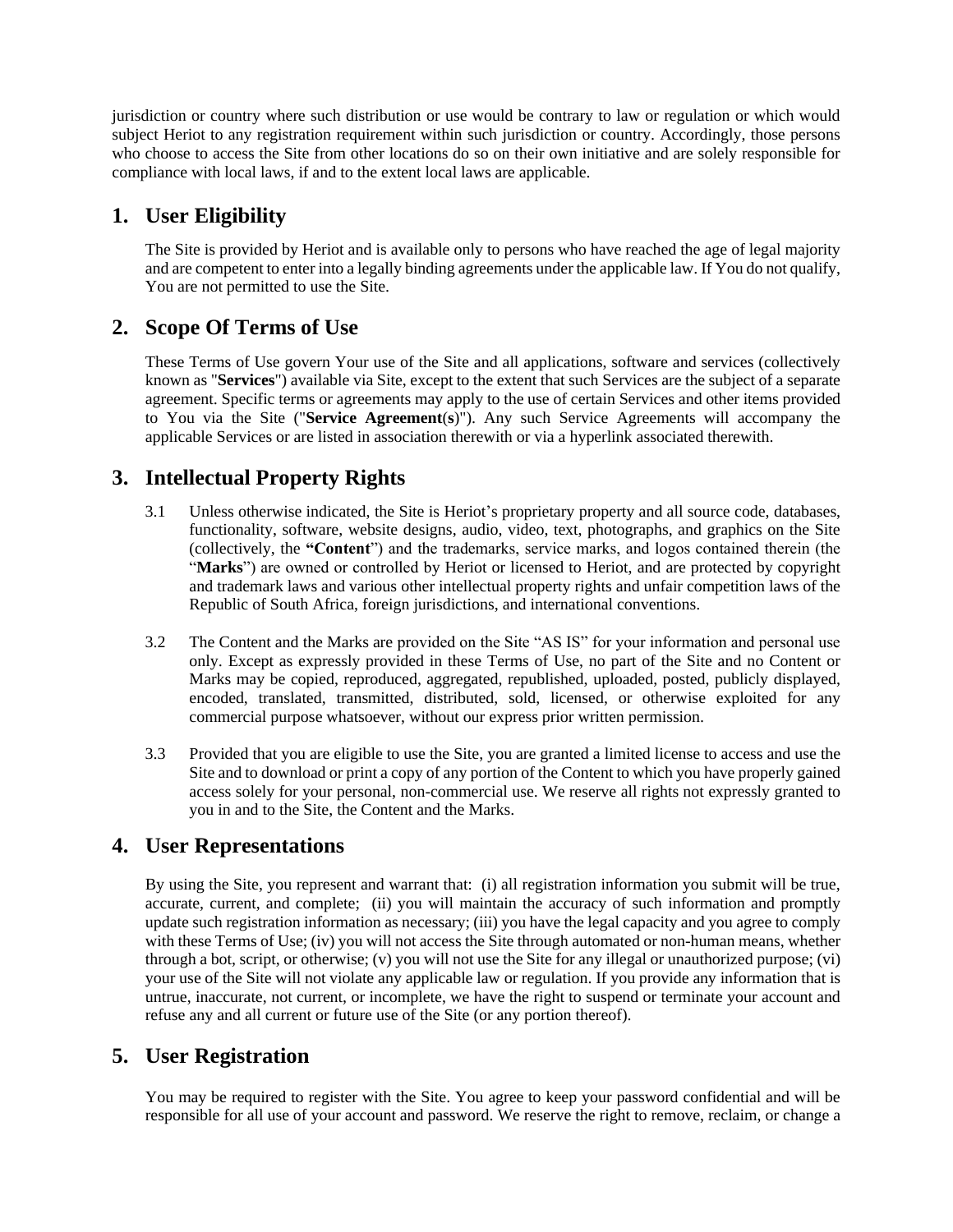username you select if we determine, in our sole discretion, that such username is inappropriate, obscene, or otherwise objectionable.

#### **6. Prohibited Activities**

You may not access or use the Site for any purpose other than that for which we make the Site available. The Site may not be used in connection with any commercial endeavors except those that are specifically endorsed or approved by us. As a user of the Site, you agree not to:

- 6.1 systematically retrieve data or other content from the Site to create or compile, directly or indirectly, a collection, compilation, database, or directory without written permission from us.
- 6.2 make any unauthorized use of the Site, including collecting usernames and/or email addresses of users by electronic or other means for the purpose of sending unsolicited email, or creating user accounts by automated means or under false pretenses.
- 6.3 use the Site to advertise or offer to sell goods and services.
- 6.4 circumvent, disable, or otherwise interfere with security-related features of the Site, including features that prevent or restrict the use or copying of any Content or enforce limitations on the use of the Site and/or the Content contained therein.
- 6.5 engage in unauthorized framing of or linking to the Site.
- 6.6 trick, defraud, or mislead us and other users, especially in any attempt to learn sensitive account information such as user passwords;
- 6.7 make improper use of our support services or submit false reports of abuse or misconduct.
- 6.8 engage in any automated use of the system, such as using scripts to send comments or messages, or using any data mining, robots, or similar data gathering and extraction tools.
- 6.9 interfere with, disrupt, or create an undue burden on the Site or the networks or services connected to the Site.
- 6.10 use any information obtained from the Site in order to harass, abuse, or harm another person.
- 6.11 use the Site as part of any effort to compete with us or otherwise use the Site and/or the Content for any revenue-generating endeavor or commercial enterprise.
- 6.12 decipher, decompile, disassemble, or reverse engineer any of the software comprising or in any way making up a part of the Site.
- 6.13 attempt to bypass any measures of the Site designed to prevent or restrict access to the Site, or any portion of the Site.
- 6.14 delete the copyright or other proprietary rights notice from any Content.
- 6.15 copy or adapt the Site's software, including but not limited to Flash, PHP, HTML, JavaScript, or other code.
- 6.16 upload or transmit (or attempt to upload or to transmit) viruses, Trojan horses, or other material, including excessive use of capital letters and spamming (continuous posting of repetitive text), that interferes with any party's uninterrupted use and enjoyment of the Site or modifies, impairs, disrupts, alters, or interferes with the use, features, functions, operation, or maintenance of the Site.
- 6.17 upload or transmit (or attempt to upload or to transmit) any material that acts as a passive or active information collection or transmission mechanism, including without limitation, clear graphics interchange formats ("gifs"),  $1\times1$  pixels, web bugs, cookies, or other similar devices (sometimes referred to as "spyware" or "passive collection mechanisms" or "pcms").
- 6.18 except as may be the result of standard search engine or Internet browser usage, use, launch, develop, or distribute any automated system, including without limitation, any spider, robot, cheat utility, scraper, or offline reader that accesses the Site, or using or launching any unauthorized script or other software.
- 6.19 disparage, tarnish, or otherwise harm, in our opinion, us and/or the Site.
- 6.20 use the Site in a manner inconsistent with any applicable laws or regulations.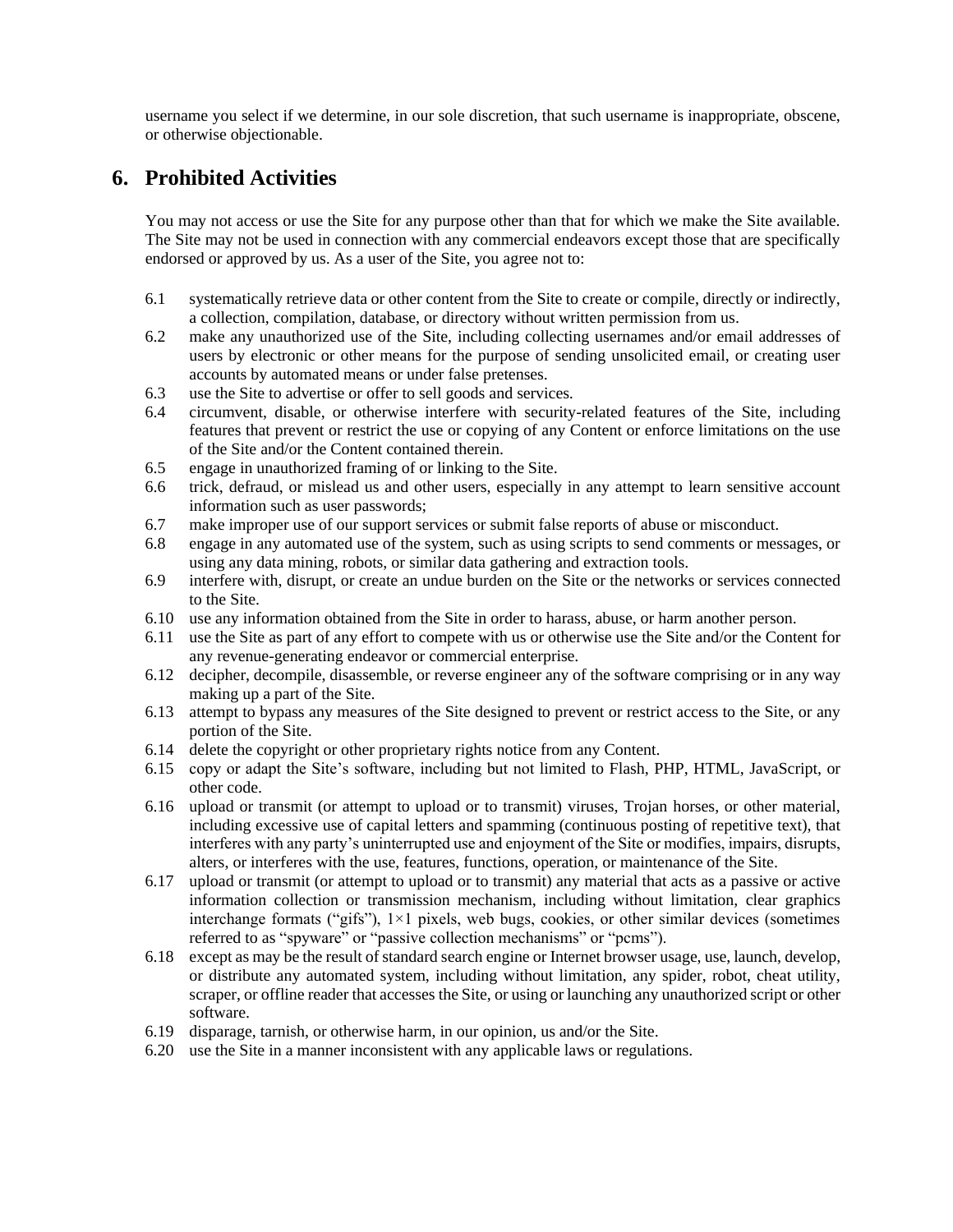## **7. Third-Party Websites and Content**

- 7.1 The Site may contain (or you may be sent via the Site) links to other websites ("**Third-Party Websites**") as well as articles, photographs, text, graphics, pictures, designs, music, sound, video, information, applications, software, and other content or items belonging to or originating from third parties ("**Third-Party Content**").
- 7.2 Such Third-Party Websites and Third-Party Content are not investigated, monitored, or checked for accuracy, appropriateness, or completeness by Heriot, and Heriot is not responsible for any Third-Party Websites accessed through the Site or any Third-Party Content posted on, available through, or installed from the Site, including the content, accuracy, offensiveness, opinions, reliability, privacy practices, or other policies of or contained in the Third-Party Websites or the Third-Party Content.
- 7.3 Inclusion of, linking to, or permitting the use or installation of any Third-Party Websites or any Third-Party Content does not imply approval or endorsement thereof by Heriot. If you decide to leave the Site and access the Third-Party Websites or to use or install any Third-Party Content, you do so at your own risk, and you should be aware these Terms of Use no longer govern.
- 7.4 You should review the applicable terms and policies, including privacy and data gathering practices, of any website to which you navigate from the Site or relating to any applications you use or install from the Site. Any purchases you make through Third-Party Websites will be through other websites and from other companies, and Heriot takes no responsibility whatsoever in relation to such purchases which are exclusively between you and the applicable third party.
- 7.5 You agree and acknowledge that Heriot does not endorse the products or services offered on Third-Party Websites and you shall hold Heriot harmless from any harm caused by your purchase of such products or services. Additionally, you shall hold Heriot harmless from any losses sustained by you or harm caused to you relating to or resulting in any way from any Third-Party Content or any contact with Third-Party Websites.

#### **8. Site Management**

Heriot reserves the right, but not the obligation, to:

- 8.1 monitor the Site for violations of these Terms of Use;
- 8.2 change, modify, or remove the contents of the Site at any time or for any reason at its sole discretion without notice;
- 8.3 modify or discontinue all or part of the Site without notice at any time;
- 8.4 take appropriate legal action against anyone who, in its sole discretion, violates the law or these Terms of Use, including without limitation, reporting such user to law enforcement authorities;
- 8.5 in its sole discretion and without limitation, notice, or liability, to remove from the Site or otherwise disable all files and content that are excessive in size or are in any way burdensome to its systems;
- 8.6 otherwise manage the Site in a manner designed to protect its rights and property and to facilitate the proper functioning of the Site.

#### **9. Privacy**

The terms of the PAIA and POPIA Manual must be read in conjunction with and shall form part of these Terms of Use.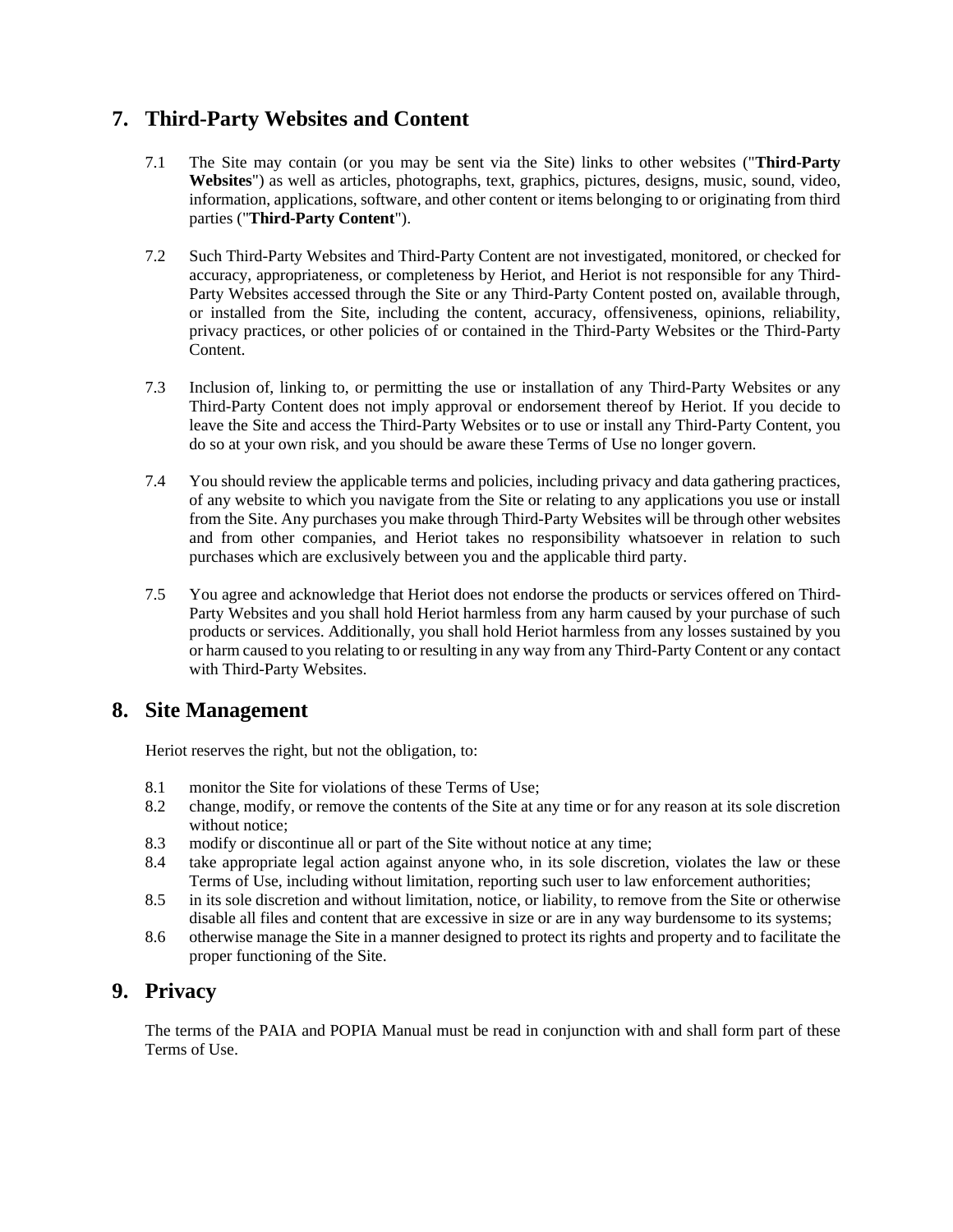#### **10. Termination**

You agree that Heriot, at its sole discretion, may terminate or suspend Your use of the Site, Services and Content at any time and for any or no reason, even if access and use continue to be allowed to others. Upon such suspension or termination, You must immediately:

- 10.1 discontinue Your use of the Site, and
- 10.2 destroy any copies You may have made of any portion of the Content. Accessing the Site or Services after such termination, suspension or discontinuation shall constitute an act of trespass. Furthermore, You agree that Heriot shall not be liable to You or to any third party for any termination or suspension of Your access to the Site and/or the Services.

#### **11. Modifications And Interruptions**

- 11.1 Heriot cannot guarantee the Site will be available at all times. Heriot may experience hardware, software, or other problems or need to perform maintenance related to the Site, resulting in interruptions, delays, or errors.
- 11.2 Heriot reserves the right to change, revise, update, suspend, discontinue, or otherwise modify the Site at any time or for any reason without notice to you. You agree that Heriot has no liability whatsoever for any loss, damage, or inconvenience caused by your inability to access or use the Site during any downtime or discontinuance of the Site.
- 11.3 Nothing in these Terms of Use will be construed to obligate Heriot to maintain and support the Site or to supply any corrections, updates, or releases in connection therewith.

#### **12. Governing Law**

This Site is owned and operated within the Republic of South Africa. Heriot, as well as you, hereby agree that these Terms of Use shall be governed and construed in accordance with the laws of the Republic of South Africa.

#### **13. Limitations Of Liability**

- 13.1 The Site and the Services are provided on an "as is" basis, and Heriot makes no representations or warranties of any kind, whether express or implied, with regards to the Services. Heriot does not warrant that the functions and the Services will be uninterrupted or error-free, or that the Services or the server is free from viruses or other harmful components.
- 13.2 Heriot, including its shareholders, directors, employees, officials, suppliers, agents and/or representatives shall not be liable for any loss or damage, whether direct, indirect or consequential, or any expense of any nature whatsoever, which may be suffered by you, which arises directly or indirectly upon reliance of the Services.
- 13.3 Heriot, including its shareholders, directors, employees, officials, suppliers, agents and/or representatives shall not be responsible for any direct, indirect, special, consequential or other damages of any kind whatsoever suffered or incurred by you related to your use of, or your inability to access or use, the Site or the Services, or any functionality of the Services or of any linked website or Services.
- 13.4 You hereby indemnify Heriot, and its shareholders, directors, employees, officials, agents, suppliers and representatives, and keep Heriot fully indemnified, from and against any loss or damages suffered or liability incurred in respect of any third party, which arises from your use of this Site